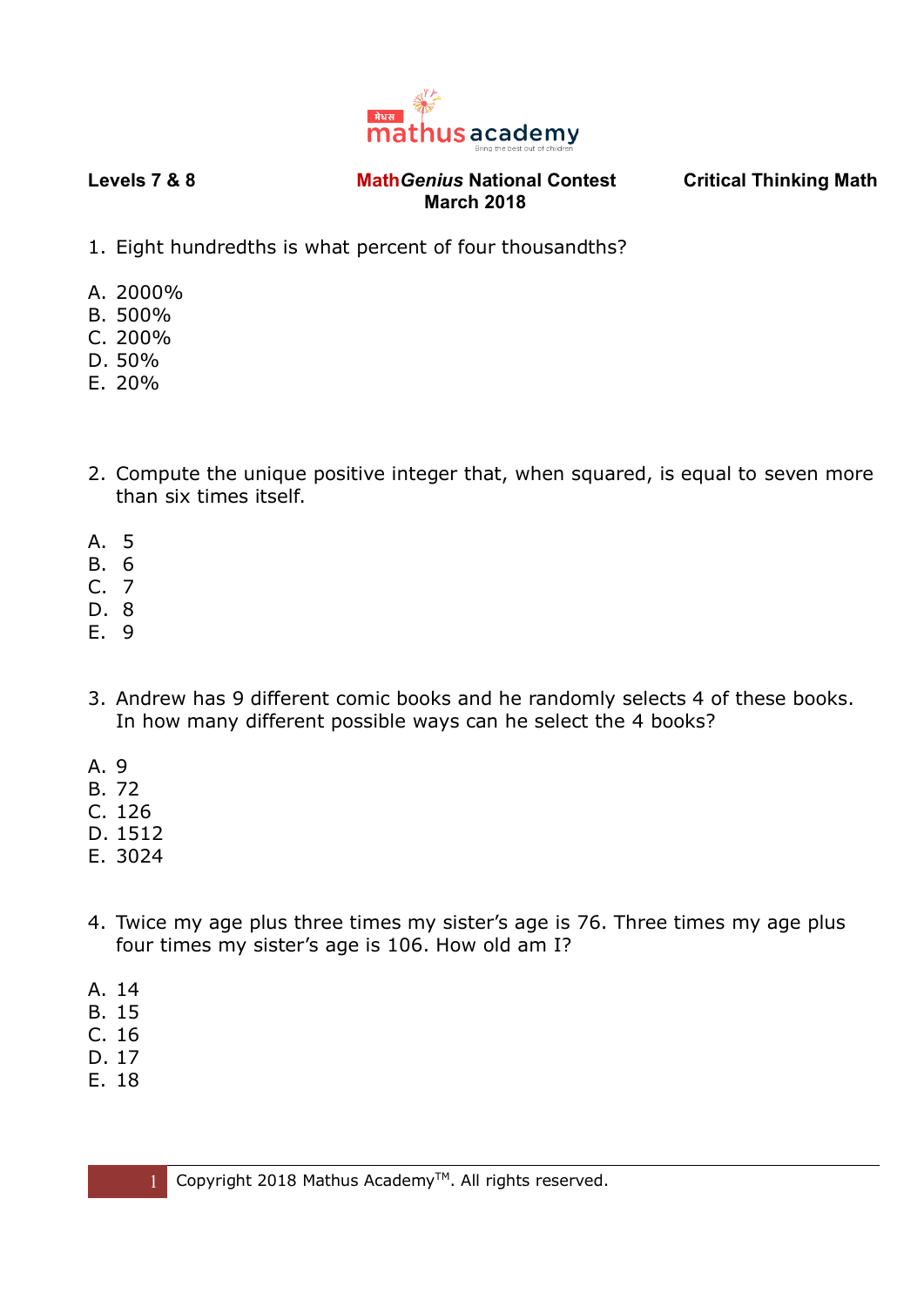

- 5. Eva has 119 beads. Rachel has 25 beads. Eva gave some beads to Rachel so that Eva now has twice as many beads as Rachel. How many beads did Eva give to Rachel?
- A. 7
- B. 13
- C. 17
- D. 23
- E. 27
- 6. In right triangle *XYZ*, *P* is the foot of the altitude from *Y*. If *PX* = 4 and *PZ* = 7, what is the area of the triangle *XYZ*?



- A. 77
- B. 22√7
- C. 14√7
- D. 14
- E. 11√7
- 7. Jim and Tim are painting a house. If Jim and Tim do not take any breaks, they will finish painting the house in 30 hours. If, however, Tim stops painting once the house is half-finished, then the house takes 45 hours to finish. Given that Jim and Tim paint at a constant rate, compute how many hours it will take for Tim to paint the entire house if he does it by himself?
- A. 90
- B. 60
- C. 50
- D. 45
- E. 40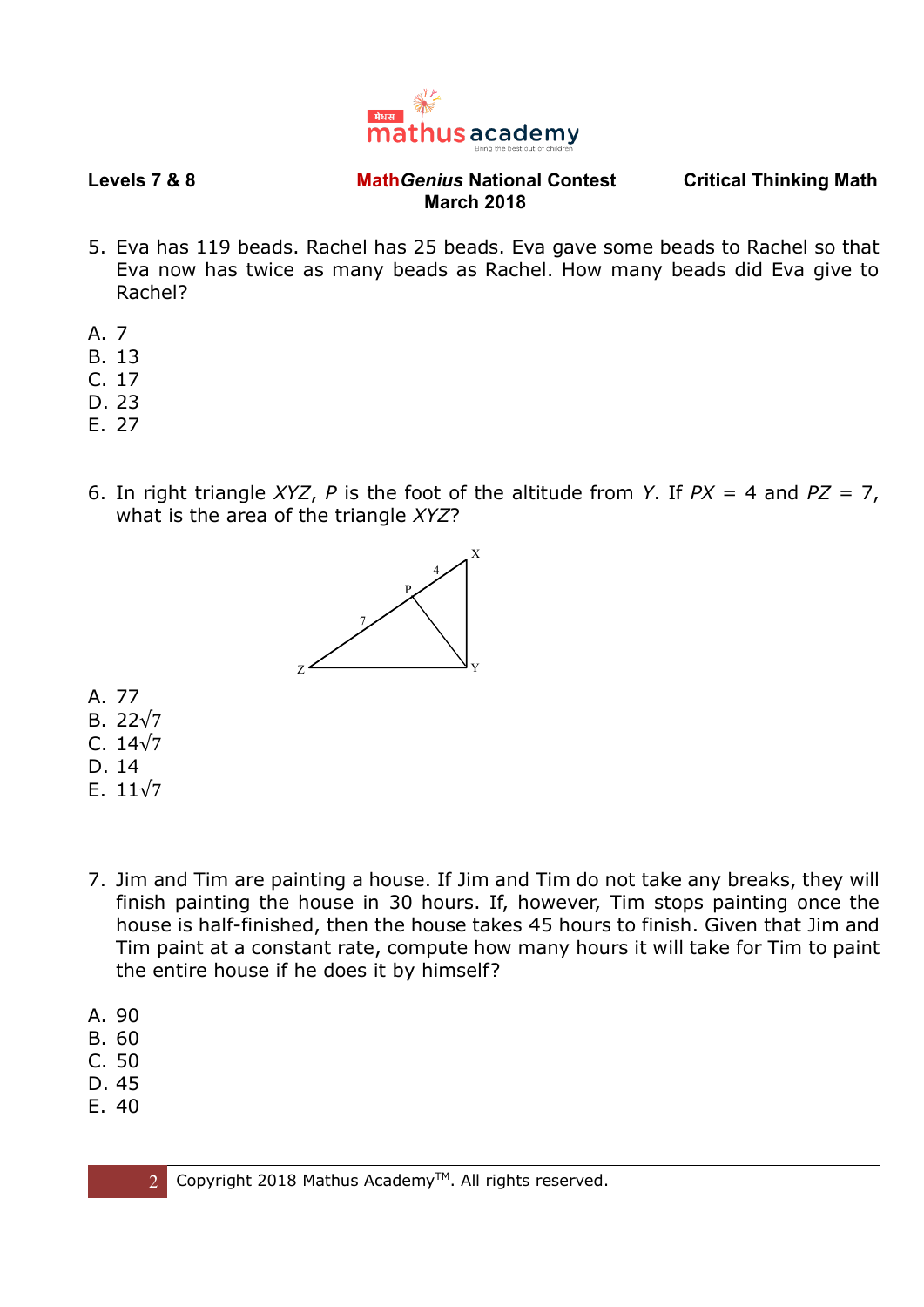

- 8. Which of the following is equivalent to  $\sqrt[3]{x\sqrt{x}}$ ?
- A.  $\sqrt{x}$
- B.  $x^{\frac{1}{3}}$ 3
- C.  $x^{\frac{2}{3}}$ 3
- D.  $x^{\frac{3}{2}}$ 2
- E.  $x^{\frac{1}{6}}$ 6
- 9. If 9x is the reciprocal of  $\frac{1}{x^3}$ , then which of the following could be the value of x?
- A.  $\frac{1}{3}$
- 
- B.  $\frac{1}{9}$
- C.  $\frac{1}{27}$
- D. 3
- E. 9
- 10. In a pattern that starts with 2, each succeeding term is the sum of the digits of the square of the proceeding term. For example, the second term is 4, third term is  $1+6=7$  and so on. What is the 2018<sup>th</sup> term in the pattern?
- A. 2
- B. 4
- C. 7
- D. 13
- E. 16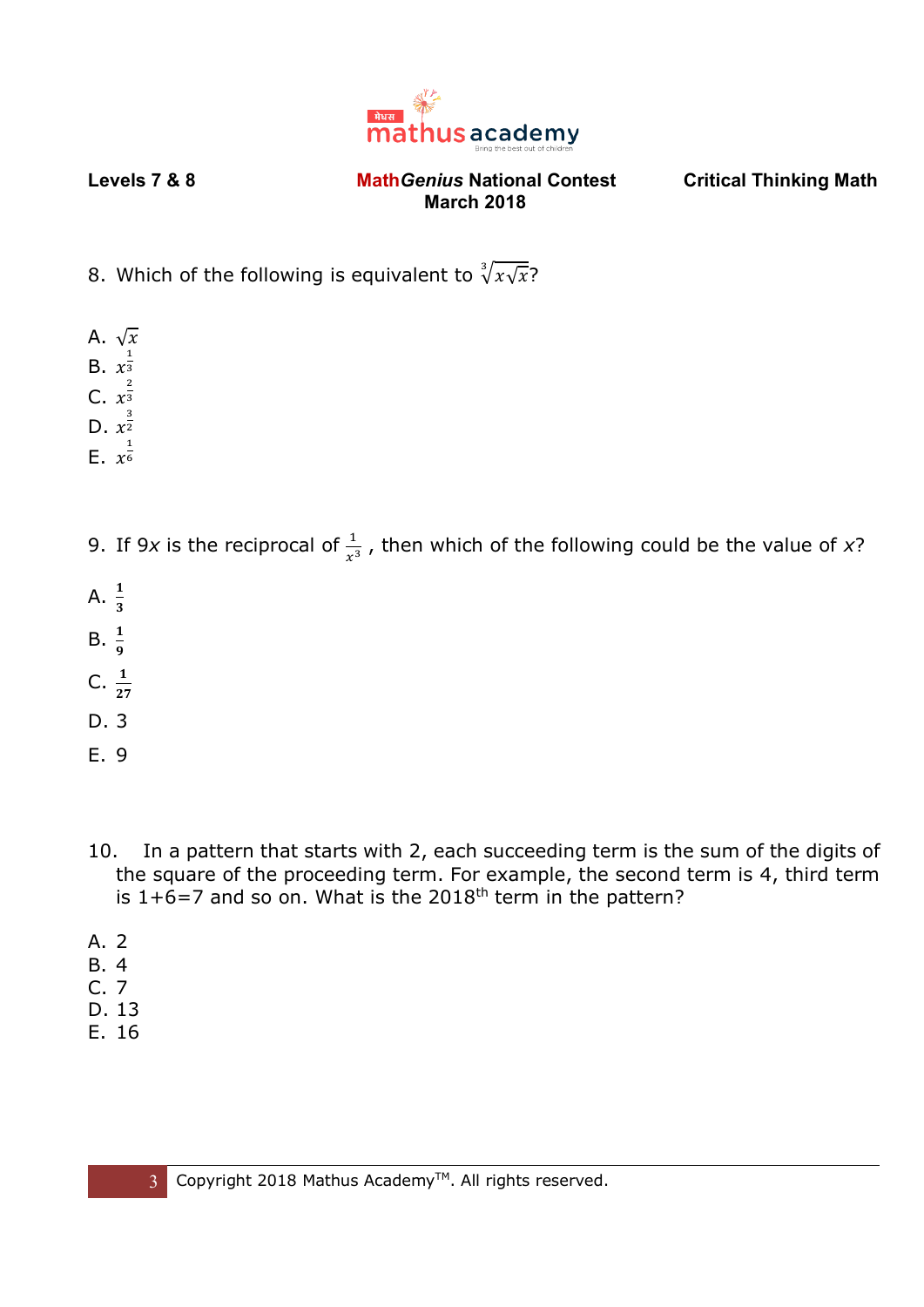

- 11. Ansley is riding her bike on a straight road. She spots James skating in the same direction 1/3 mile in front of her. After she passes him, she can see him in her rear mirror until he is 1/3 mile behind her. Ansley rides at a constant speed of 15 miles per hour, while James skates at a constant rate of 10 miles per hour. For how many minutes can Ansley see James?
- A. 5
- B. 6
- C. 8
- D. 10
- E. 12
- 12. A quadratic equation  $px^2 + 4px + q$  has 2 real solutions. What is the average of the solutions?
- A.  $\frac{q}{q}$  $\boldsymbol{p}$
- $B. \frac{-2q}{-2q}$
- $\boldsymbol{p}$  $C. -4$
- D. -8
- E. -2
- 13. In an isosceles trapezoid, the two parallel sides have side lengths of 10 inches and 18 inches, and the two non-parallel sides have side length of 5 inches. What is the area of the trapezoid in square inches?



- A. 90
- B. 70
- C. 42
- D. 36
- E. 30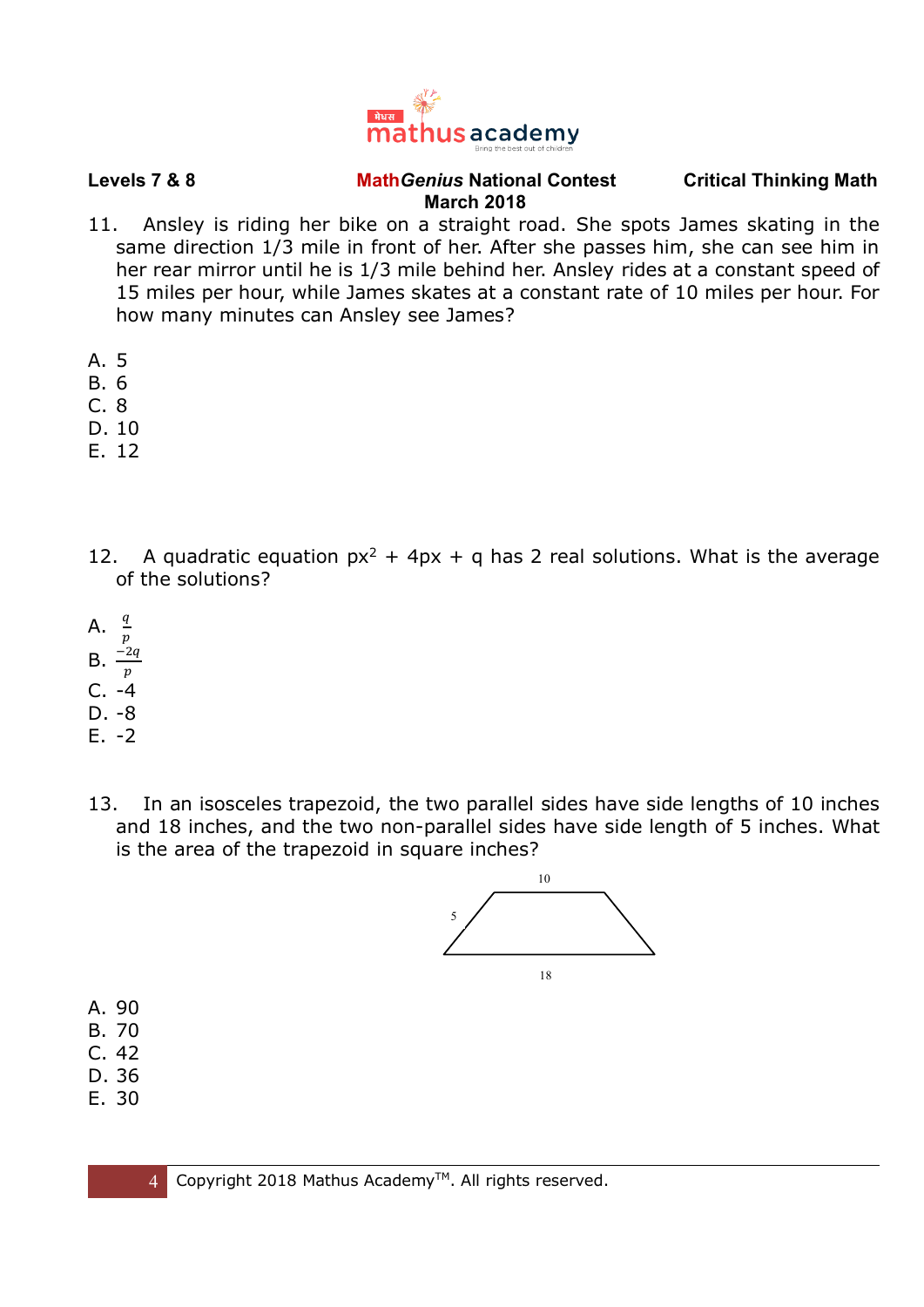

- 14. Let *X(I)* and *Y(I)* represent the sum and product, respectively, of the digits of the integer *I*. For example,  $X(45) = 9$  and  $Y(45) = 20$ . Suppose *I* is a two-digit number such that  $I = X(I) + Y(I)$ . What is the units digit of *I*?
- A. 1
- B. 3
- $C.4$
- D. 7
- E. 9
- 15. The length of one side of triangle is between 13 and 15. Which of the following could be the perimeter of the triangle?
- A. 16
- B. 18
- C. 23
- D. 26
- E. 42
- 16. How many integers between 6,000,000 and 7,000,000 have at least four eights?
- A. 1215
- B. 1270
- C. 1500
- D. 6561
- E. 10000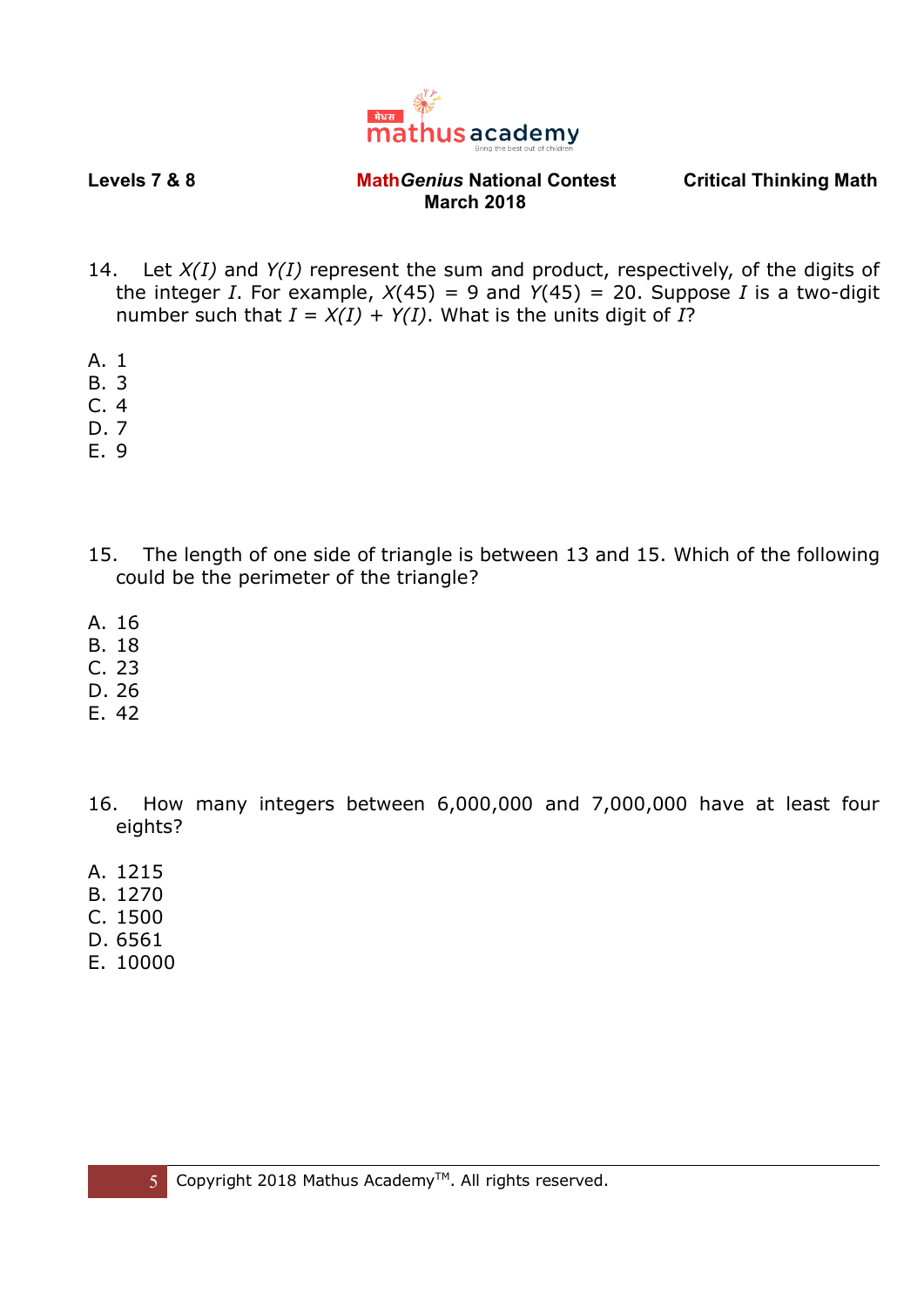

- 17. Suppose that *p* is the product of three consecutive integers and that *p* is divisible by 7. Which of the following is not necessarily a divisor of *p*?
- A. 42
- B. 28
- C. 21
- D. 14
- E. 6
- 18. Jacob collected 100 marbles from March 1 through March 5. Each day he collected six more marbles than the previous day. How many marbles did he collect on March 5?
- A. 20
- B. 24
- C. 28
- D. 32
- E. 36
- 19. If a right triangle has area of 16 and perimeter of 12, what is the length of its hypotenuse?
- 
- A.  $\frac{10}{3}$ <br>B.  $\frac{20}{3}$ <br>C.  $\frac{8}{3}$ <br>D.  $\frac{14}{3}$
- 
- 
- 
- E. 3